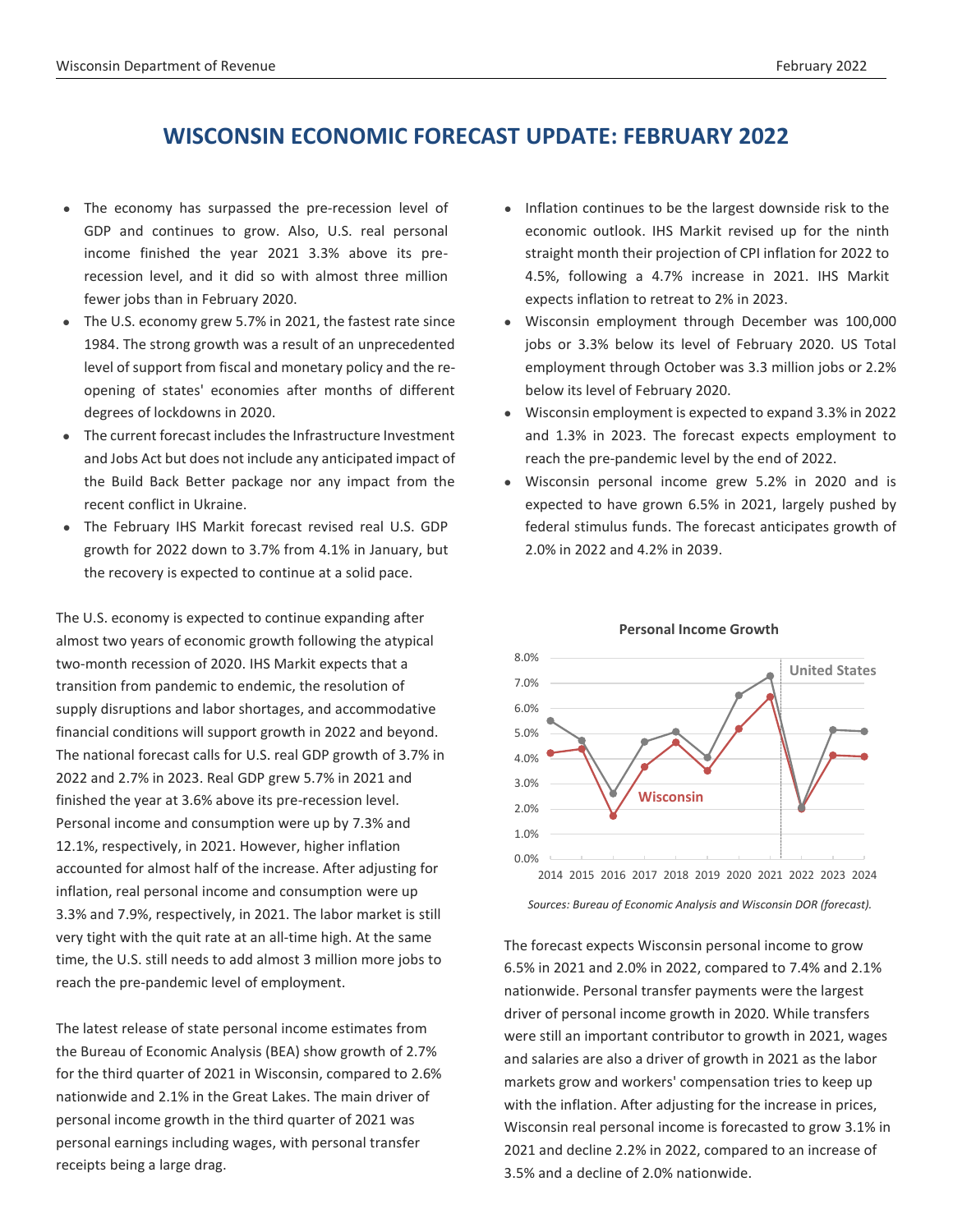

*Sources: Bureau of Economic Analysis and Wisconsin DOR (forecast).*

In 2020, wages and salaries grew only 0.7% in Wisconsin versus 1.3% nationwide. The forecast expects wage and salary income to recover strongly in 2021, posting growth of 7.5% in Wisconsin and 9.2% nationwide. Inflation and a competitive labor market will bring another year of strong growth in 2022 with wages and salaries expanding 8.4% in Wisconsin and 9.4% in the U.S.





The latest CES (Current Employment Statistics) jobs data from BLS show that total employment grew 1.8% in Wisconsin and 2.8% nationwide. Early every year, national and state CES jobs data is subject to a comprehensive revision in which the data is benchmarked to reflect comprehensive counts of payroll jobs based on the Quarterly Census of Employment and Wages. The national jobs data for 2021 already reflects this revision, while the state benchmark revision will be published in mid-March. The number of jobs in Wisconsin in 2021 is expected to be revised upwards. The forecast expects the U.S. to reach the pre-pandemic levels of employment by the third quarter of 2022 while Wisconsin will achieve this mark in the fourth quarter of 2022.

Wisconsin employment has recovered slightly slower than the U.S., December Wisconsin employment was 3.3% below its February 2020 level, compared to 2.2% nationwide. However, the household survey shows that Wisconsin finished 2021 with 2.8% of unemployment, compared to 3.9% nationwide.





*Sources: Bureau of Labor Statistics (LAUS) and Wisconsin DOR (forecast)*

The services sectors were hardest hit by the recession and slower to recover during the second half of 2020, but their recovery accelerated in 2021. The leisure and hospitality sector dropped 20.8% in 2020, grew 6.6% in 2021 and is expected to grow 15.3% this year. The trade, transportation, and utility sector should recover its pre-recession level early this year. Employment in the education and health services sector declined 3.1% in 2020 and will take until late 2024 to reach its pre-pandemic level of employment.

The goods producing sectors fared better during the decline and the recovery. Growth in manufacturing employment was led by the non-durable sector. Construction employment should surpass its previous peak of employment early in 2022 helped by a strong housing market.



*Sources: Bureau of Labor Statistics (CES) and Wisconsin DOR (forecast).*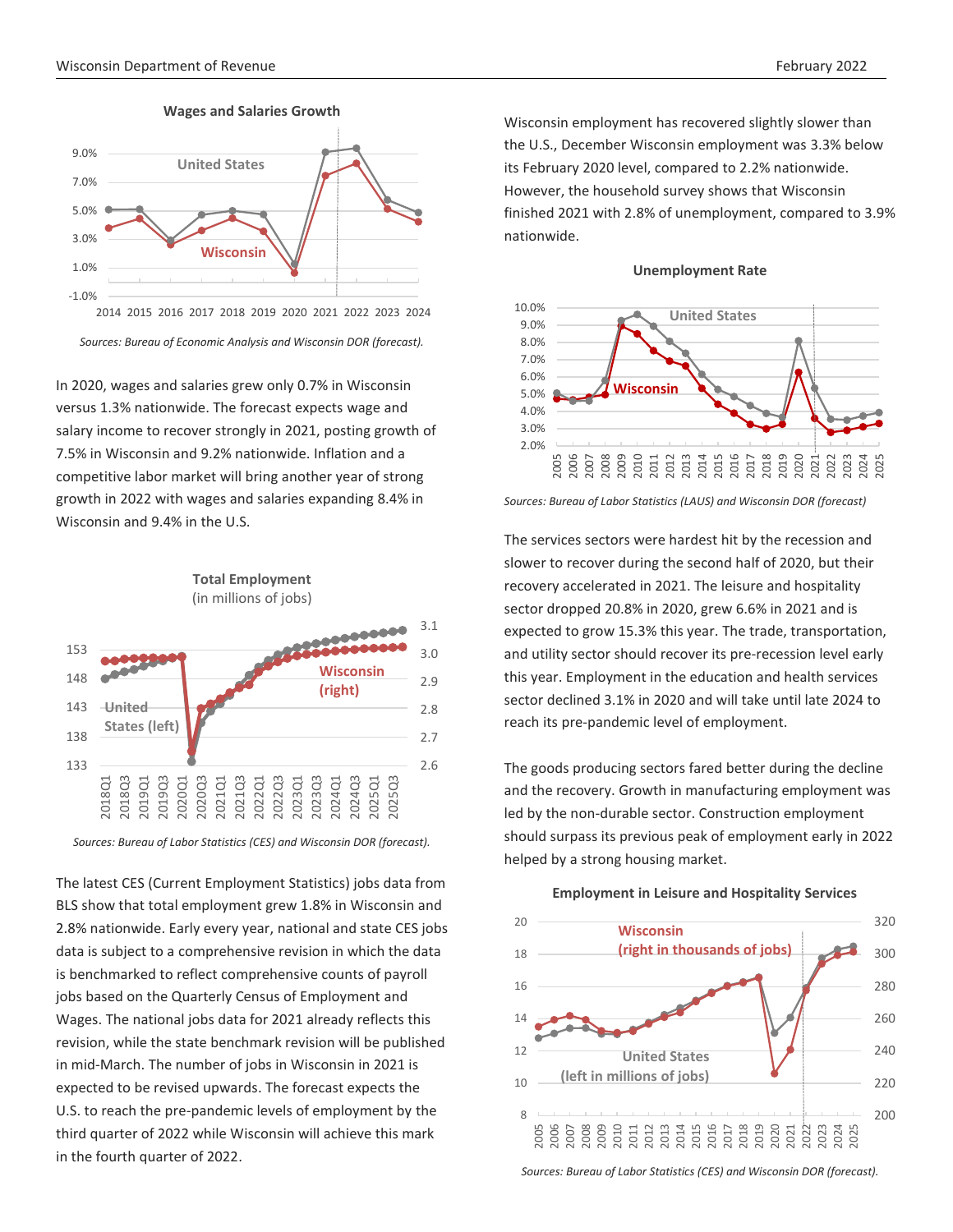## **Employment (Annual)**

|                                        |         | History |         |         |         | Forecast |         |         |
|----------------------------------------|---------|---------|---------|---------|---------|----------|---------|---------|
|                                        | 2018    | 2019    | 2020    | 2021    | 2022    | 2023     | 2024    | 2025    |
| <b>Total Nonfarm</b>                   | 2,980.3 | 2,987.8 | 2,818.3 | 2,868.8 | 2,963.7 | 3,001.9  | 3,016.5 | 3,024.1 |
| % Change                               | 1.0     | 0.3     | $-5.7$  | 1.8     | 3.3     | 1.3      | 0.5     | 0.3     |
| Private Nonfarm                        | 2,567.2 | 2,578.1 | 2,431.7 | 2,484.9 | 2,566.1 | 2,598.2  | 2,610.4 | 2,616.7 |
| % Change                               | $1.0$   | 0.4     | $-5.7$  | 2.2     | 3.3     | 1.3      | 0.5     | 0.2     |
| Natural Resources & Mining             | 4.7     | 4.2     | 3.5     | 3.6     | 3.9     | 4.2      | 4.4     | 4.5     |
| % Change                               | 8.6     | $-11.7$ | $-16.2$ | 3.6     | 7.2     | 7.6      | 4.7     | 4.0     |
| Construction                           | 122.4   | 124.5   | 124.0   | 123.3   | 126.2   | 125.7    | 123.8   | 122.9   |
| % Change                               | 4.2     | 1.8     | $-0.4$  | $-0.6$  | 2.4     | $-0.4$   | $-1.5$  | $-0.7$  |
| Manufacturing                          | 479.6   | 483.5   | 459.5   | 474.9   | 478.8   | 482.6    | 480.4   | 475.6   |
| % Change                               | 2.0     | 0.8     | $-5.0$  | 3.3     | 0.8     | 0.8      | $-0.5$  | $-1.0$  |
| Trade, Transportation & Utilities      | 540.2   | 535.5   | 518.3   | 530.2   | 544.3   | 546.5    | 541.6   | 541.1   |
| % Change                               | 0.2     | $-0.9$  | $-3.2$  | 2.3     | 2.7     | 0.4      | $-0.9$  | $-0.1$  |
| Information                            | 47.2    | 47.1    | 44.9    | 45.5    | 46.2    | 46.7     | 46.6    | 47.1    |
| % Change                               | $-1.4$  | $-0.3$  | $-4.5$  | 1.2     | 1.6     | 1.1      | $-0.1$  | 1.1     |
| <b>Financial Activities</b>            | 153.0   | 154.5   | 152.2   | 150.1   | 155.1   | 155.5    | 155.1   | 155.0   |
| % Change                               | 0.1     | 1.0     | $-1.5$  | $-1.4$  | 3.4     | 0.3      | $-0.3$  | $-0.1$  |
| Professional & Business Services       | 328.2   | 326.6   | 309.7   | 320.5   | 319.6   | 323.3    | 334.4   | 341.4   |
| % Change                               | 0.7     | $-0.5$  | $-5.2$  | 3.5     | $-0.3$  | 1.2      | 3.4     | 2.1     |
| <b>Education &amp; Health Services</b> | 457.3   | 464.1   | 449.6   | 447.5   | 459.2   | 462.2    | 466.5   | 468.6   |
| % Change                               | 1.3     | 1.5     | $-3.1$  | $-0.5$  | 2.6     | 0.6      | 0.9     | 0.5     |
| Leisure & Hospitality                  | 282.4   | 285.5   | 226.2   | 241.0   | 277.8   | 294.1    | 299.5   | 301.5   |
| % Change                               | 0.8     | 1.1     | $-20.8$ | 6.6     | 15.3    | 5.9      | 1.8     | 0.7     |
| <b>Other Services</b>                  | 152.2   | 152.7   | 143.8   | 148.3   | 154.9   | 157.5    | 158.1   | 158.8   |
| % Change                               | 0.6     | 0.3     | $-5.8$  | 3.1     | 4.5     | 1.6      | 0.4     | 0.5     |
| Government                             | 413.2   | 409.7   | 386.7   | 383.9   | 397.5   | 403.6    | 406.1   | 407.4   |
| % Change                               | 0.5     | $-0.8$  | $-5.6$  | $-0.7$  | 3.6     | 1.5      | 0.6     | 0.3     |
| <b>Federal Government</b>              | 29.1    | 29.3    | 30.8    | 30.0    | 29.9    | 29.9     | 29.9    | 29.8    |
| % Change                               | 0.3     | 0.7     | 5.2     | $-2.8$  | $-0.3$  | 0.1      | 0.1     | $-0.4$  |
| State & Local Government               | 384.1   | 380.4   | 355.9   | 354.0   | 367.7   | 373.7    | 376.2   | 377.6   |
| % Change                               | 0.5     | $-1.0$  | $-6.5$  | $-0.5$  | 3.9     | 1.7      | 0.7     | 0.4     |

## **Table 1. Wisconsin CES Employment Forecast: Industry Detail** (Thousands of jobs)

| Table 2. Wisconsin Household Survey Employment Measures |         |         |         |          |         |         |         |         |  |  |
|---------------------------------------------------------|---------|---------|---------|----------|---------|---------|---------|---------|--|--|
|                                                         |         | History |         | Forecast |         |         |         |         |  |  |
|                                                         | 2018    | 2019    | 2020    | 2021     | 2022    | 2023    | 2024    | 2025    |  |  |
| Labor Force                                             | 3,106.3 | 3,094.5 | 3,065.0 | 3,090.6  | 3,134.4 | 3,166.4 | 3,181.3 | 3,188.5 |  |  |
| % Change                                                | $-0.5$  | $-0.4$  | $-1.0$  | 0.8      | 1.4     | 1.0     | 0.5     | 0.2     |  |  |
| Employment                                              | 3,012.5 | 2,993.2 | 2.873.0 | 2,978.9  | 3.047.0 | 3,075.7 | 3,083.5 | 3,084.5 |  |  |
| % Change                                                | $-0.3$  | $-0.6$  | $-4.0$  | 3.7      | 2.3     | 0.9     | 0.3     | 0.0     |  |  |
| Unemployment Rate (%)                                   | 3.0     | 3.3     | 6.3     | 3.6      | 2.8     | 2.9     | 3.1     | 3.3     |  |  |

Source: Bureau of Labor Statistics, Wisconsin Department of Revenue (Forecast)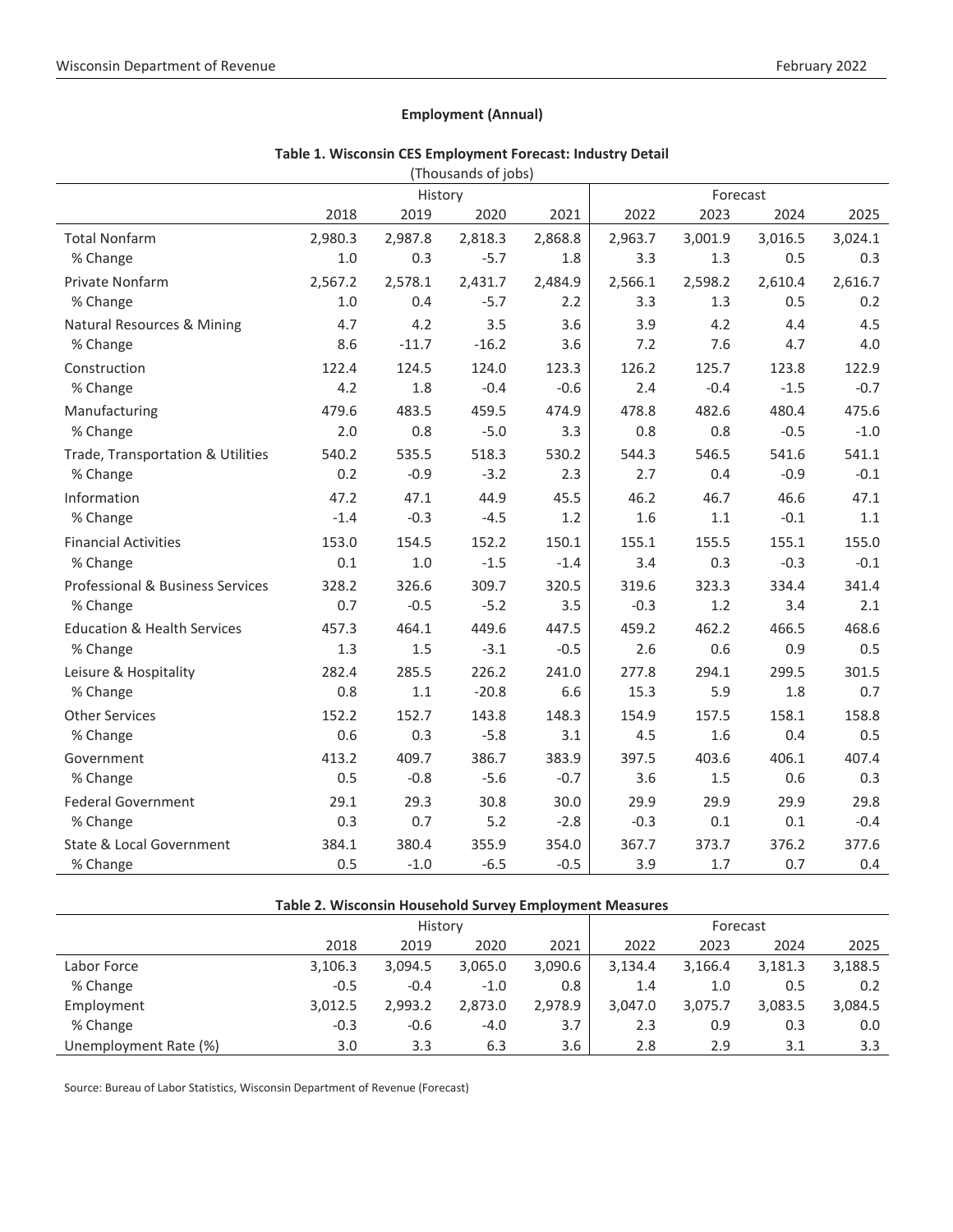## **Employment (Quarterly)**

|                                        | $\sim$ . Thousands or jobs, scasonary adjusted data, annual rate or change, |         |         |         |         |          |         |         |
|----------------------------------------|-----------------------------------------------------------------------------|---------|---------|---------|---------|----------|---------|---------|
|                                        |                                                                             | History |         |         |         | Forecast |         |         |
|                                        | 2021:1                                                                      | 2021:2  | 2021:3  | 2021:4  | 2022:1  | 2022:2   | 2022:3  | 2022:4  |
| <b>Total Nonfarm</b>                   | 2,840.9                                                                     | 2,862.7 | 2,880.5 | 2,891.2 | 2,937.4 | 2,957.8  | 2,973.5 | 2,986.0 |
| % Change                               | 2.6                                                                         | 3.1     | 2.5     | 1.5     | 6.5     | 2.8      | 2.1     | 1.7     |
| Private Nonfarm                        | 2,459.9                                                                     | 2,479.1 | 2,492.0 | 2,508.5 | 2,543.2 | 2,560.8  | 2,574.8 | 2,585.7 |
| % Change                               | 2.8                                                                         | 3.2     | 2.1     | 2.7     | 5.7     | 2.8      | 2.2     | 1.7     |
| <b>Natural Resources &amp; Mining</b>  | 3.6                                                                         | 3.6     | 3.6     | 3.7     | 3.7     | 3.8      | 3.9     | 4.0     |
| % Change                               | 25.7                                                                        | $-3.7$  | 7.7     | 3.7     | 8.4     | 11.1     | 8.2     | 8.4     |
| Construction                           | 121.6                                                                       | 123.8   | 121.8   | 125.9   | 126.6   | 126.5    | 126.8   | 127.1   |
| % Change                               | $-15.0$                                                                     | 7.7     | $-6.5$  | 14.2    | 2.3     | $-0.1$   | 0.9     | 0.9     |
| Manufacturing                          | 469.0                                                                       | 472.4   | 476.3   | 481.8   | 475.7   | 478.0    | 478.3   | 482.6   |
| % Change                               | 5.9                                                                         | 3.0     | 3.3     | 4.7     | $-5.0$  | 2.0      | 0.2     | 3.6     |
| Trade, Transportation & Utilities      | 528.2                                                                       | 529.2   | 532.2   | 531.1   | 538.7   | 544.5    | 547.3   | 546.4   |
| % Change                               | 4.0                                                                         | 0.8     | 2.3     | $-0.8$  | 5.8     | 4.4      | 2.1     | $-0.7$  |
| Information                            | 45.2                                                                        | 45.2    | 45.9    | 45.6    | 45.8    | 46.1     | 46.2    | 46.7    |
| % Change                               | 8.1                                                                         | 0.0     | 6.3     | $-2.9$  | 2.2     | 2.7      | 0.8     | 4.1     |
| <b>Financial Activities</b>            | 150.3                                                                       | 150.1   | 149.7   | 150.2   | 154.2   | 154.6    | 155.6   | 156.0   |
| % Change                               | $-2.0$                                                                      | $-0.7$  | $-1.0$  | 1.3     | 11.1    | 1.1      | 2.8     | $1.0$   |
| Professional & Business Services       | 319.3                                                                       | 320.4   | 320.8   | 321.5   | 317.5   | 318.3    | 320.4   | 320.9   |
| % Change                               | 6.7                                                                         | 1.4     | 0.5     | 0.9     | $-4.9$  | 1.0      | 2.7     | 0.6     |
| <b>Education &amp; Health Services</b> | 447.7                                                                       | 450.3   | 450.7   | 441.5   | 456.1   | 458.5    | 460.9   | 460.7   |
| % Change                               | 0.1                                                                         | 2.3     | 0.4     | $-7.9$  | 13.9    | 2.1      | 2.1     | $-0.1$  |
| Leisure & Hospitality                  | 228.8                                                                       | 235.3   | 242.1   | 257.9   | 272.4   | 276.3    | 279.4   | 284.4   |
| % Change                               | 7.1                                                                         | 12.0    | 11.9    | 28.8    | 24.5    | 5.7      | 4.6     | 7.4     |
| <b>Other Services</b>                  | 146.2                                                                       | 148.8   | 148.9   | 149.3   | 152.5   | 154.1    | 155.9   | 157.0   |
| % Change                               | 1.2                                                                         | 7.1     | 0.3     | 1.2     | 8.8     | 4.3      | 4.8     | 2.7     |
| Government                             | 380.9                                                                       | 383.6   | 388.5   | 382.7   | 394.2   | 397.0    | 398.7   | 400.3   |
| % Change                               | 1.3                                                                         | 2.8     | 5.2     | $-5.8$  | 12.5    | 2.9      | 1.8     | 1.6     |
| <b>Federal Government</b>              | 30.0                                                                        | 30.1    | 30.0    | 29.7    | 29.9    | 29.9     | 29.9    | 29.8    |
| % Change                               | $-6.8$                                                                      | 1.3     | $-1.3$  | $-3.5$  | 2.4     | $-0.4$   | $-0.4$  | $-0.4$  |
| State & Local Government               | 350.9                                                                       | 353.5   | 358.5   | 353.0   | 364.3   | 367.1    | 368.9   | 370.5   |
| % Change                               | 2.0                                                                         | 3.0     | 5.7     | $-6.0$  | 13.4    | 3.2      | 1.9     | 1.7     |

| Table 3. Wisconsin CES Employment Forecast: Industry Detail |  |
|-------------------------------------------------------------|--|
|                                                             |  |

(Thousands of jobs, seasonally adjusted data, annual rate of change)

| Table 4. Wisconsin Household Survey Employment Measures |         |         |         |         |         |         |          |         |  |  |  |
|---------------------------------------------------------|---------|---------|---------|---------|---------|---------|----------|---------|--|--|--|
|                                                         |         | History |         |         |         |         | Forecast |         |  |  |  |
|                                                         | 2021:1  | 2021:2  | 2021:3  | 2021:4  | 2022:1  | 2022:2  | 2022:3   | 2022:4  |  |  |  |
| Labor Force                                             | 3,060.8 | 3,085.2 | 3,108.2 | 3,108.4 | 3,117.5 | 3,127.8 | 3.141.4  | 3,152.6 |  |  |  |
| % Change                                                | 0.9     | 3.2     | 3.0     | 0.0     | 1.9     | 1.4     | 1.1      | 1.4     |  |  |  |
| Employment                                              | 2.943.9 | 2.964.8 | 2,991.7 | 3,015.1 | 3,030.1 | 3,039.8 | 3,053.7  | 3,064.4 |  |  |  |
| % Change                                                | 3.2     | 2.9     | 3.7     | 3.2     | 2.9     | 2.5     | 2.1      | 1.6     |  |  |  |
| Unemployment Rate (%)                                   | 3.8     | 3.9     | 3.7     | 3.0     | 2.8     | 2.8     | 2.8      | 2.8     |  |  |  |

Source: Bureau of Labor Statistics, Wisconsin Department of Revenue (Forecast)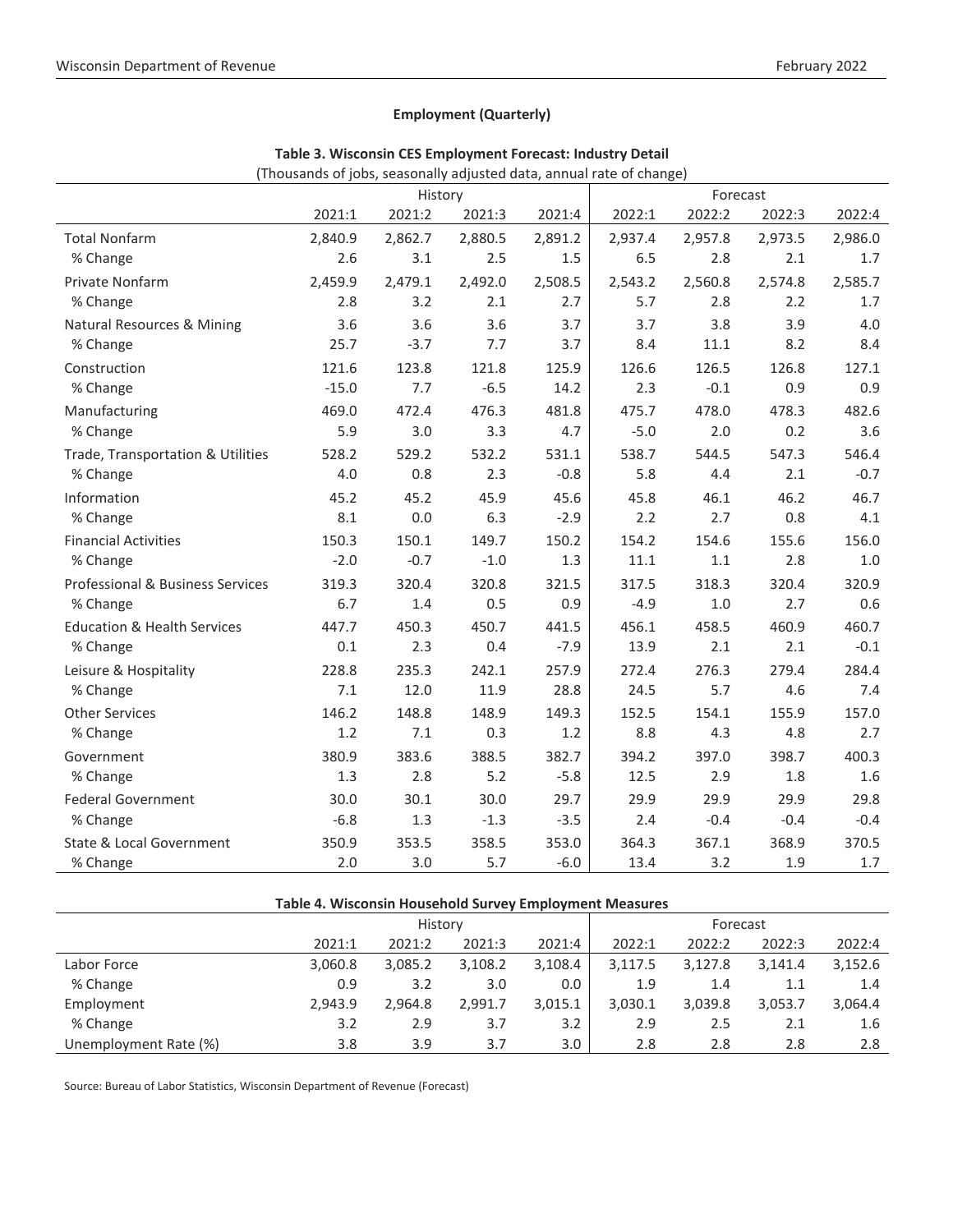## **Employment (Quarterly)**

|                                        |         | (Thousands of jobs, year-over-year change) |         |         |         |         |         |         |
|----------------------------------------|---------|--------------------------------------------|---------|---------|---------|---------|---------|---------|
|                                        |         | History                                    |         |         |         |         |         |         |
|                                        | 2021:1  | 2021:2                                     | 2021:3  | 2021:4  | 2022:1  | 2022:2  | 2022:3  | 2022:4  |
| <b>Total Nonfarm</b>                   | 3,060.8 | 3,085.2                                    | 3,108.2 | 3,108.4 | 3,117.5 | 3,127.8 | 3,141.4 | 3,152.6 |
| % Change                               | 0.9     | 3.2                                        | 3.0     | 0.0     | 1.9     | 1.4     | 1.1     | 1.4     |
| <b>Private Nonfarm</b>                 | 2,943.9 | 2,964.8                                    | 2,991.7 | 3,015.1 | 3,030.1 | 3,039.8 | 3,053.7 | 3,064.4 |
| % Change                               | 3.2     | 2.9                                        | 3.7     | 3.2     | 2.9     | 2.5     | 2.1     | 1.6     |
| <b>Natural Resources &amp; Mining</b>  | 3.8     | 3.9                                        | 3.7     | 3.0     | 2.8     | 2.8     | 2.8     | 2.8     |
| % Change                               | 2021:1  | 2021:2                                     | 2021:3  | 2021:4  | 2022:1  | 2022:2  | 2022:3  | 2022:4  |
| Construction                           | 3,060.8 | 3,085.2                                    | 3,108.2 | 3,108.4 | 3,117.5 | 3,127.8 | 3,141.4 | 3,152.6 |
| % Change                               | 0.9     | 3.2                                        | 3.0     | 0.0     | 1.9     | 1.4     | 1.1     | 1.4     |
| Manufacturing                          | 2,943.9 | 2,964.8                                    | 2,991.7 | 3,015.1 | 3,030.1 | 3,039.8 | 3,053.7 | 3,064.4 |
| % Change                               | 3.2     | 2.9                                        | 3.7     | 3.2     | 2.9     | 2.5     | 2.1     | 1.6     |
| Trade, Transportation & Utilities      | 3.8     | 3.9                                        | 3.7     | 3.0     | 2.8     | 2.8     | 2.8     | 2.8     |
| % Change                               | 2021:1  | 2021:2                                     | 2021:3  | 2021:4  | 2022:1  | 2022:2  | 2022:3  | 2022:4  |
| Information                            | 3,060.8 | 3,085.2                                    | 3,108.2 | 3,108.4 | 3,117.5 | 3,127.8 | 3,141.4 | 3,152.6 |
| % Change                               | 0.9     | 3.2                                        | 3.0     | 0.0     | 1.9     | 1.4     | 1.1     | 1.4     |
| <b>Financial Activities</b>            | 2,943.9 | 2,964.8                                    | 2,991.7 | 3,015.1 | 3,030.1 | 3,039.8 | 3,053.7 | 3,064.4 |
| % Change                               | 3.2     | 2.9                                        | 3.7     | 3.2     | 2.9     | 2.5     | 2.1     | 1.6     |
| Professional & Business Services       | 3.8     | 3.9                                        | 3.7     | 3.0     | 2.8     | 2.8     | 2.8     | 2.8     |
| % Change                               | 2021:1  | 2021:2                                     | 2021:3  | 2021:4  | 2022:1  | 2022:2  | 2022:3  | 2022:4  |
| <b>Education &amp; Health Services</b> | 3,060.8 | 3,085.2                                    | 3,108.2 | 3,108.4 | 3,117.5 | 3,127.8 | 3,141.4 | 3,152.6 |
| % Change                               | 0.9     | 3.2                                        | 3.0     | 0.0     | 1.9     | 1.4     | 1.1     | 1.4     |
| Leisure & Hospitality                  | 2,943.9 | 2,964.8                                    | 2,991.7 | 3,015.1 | 3,030.1 | 3,039.8 | 3,053.7 | 3,064.4 |
| % Change                               | 3.2     | 2.9                                        | 3.7     | 3.2     | 2.9     | 2.5     | 2.1     | 1.6     |
| <b>Other Services</b>                  | 3.8     | 3.9                                        | 3.7     | 3.0     | 2.8     | 2.8     | 2.8     | 2.8     |
| % Change                               | 2021:1  | 2021:2                                     | 2021:3  | 2021:4  | 2022:1  | 2022:2  | 2022:3  | 2022:4  |
| Government                             | 3,060.8 | 3,085.2                                    | 3,108.2 | 3,108.4 | 3,117.5 | 3,127.8 | 3,141.4 | 3,152.6 |
| % Change                               | 0.9     | 3.2                                        | 3.0     | 0.0     | 1.9     | 1.4     | 1.1     | 1.4     |
| <b>Federal Government</b>              | 2,943.9 | 2,964.8                                    | 2,991.7 | 3,015.1 | 3,030.1 | 3,039.8 | 3,053.7 | 3,064.4 |
| % Change                               | 3.2     | 2.9                                        | 3.7     | 3.2     | 2.9     | 2.5     | 2.1     | 1.6     |
| <b>State &amp; Local Government</b>    | 3.8     | 3.9                                        | 3.7     | 3.0     | 2.8     | 2.8     | 2.8     | 2.8     |
| % Change                               | 2021:1  | 2021:2                                     | 2021:3  | 2021:4  | 2022:1  | 2022:2  | 2022:3  | 2022:4  |

**Table 4b. Wisconsin Household Survey Employment Measures**

Labor Force 3,060.8 3,085.2 3,108.2 3,108.4 3,117.5 3,127.8 3,141.4 3,151.0 % Change -0.5 1.0 1.0 1.8 1.9 1.4 1.1 1.4 Employment 2,943.9 2,964.8 2,991.7 3,015.1 3,030.1 3,039.8 3,053.7 3,064.4 % Change -1.0 9.4 3.6 3.2 2.9 2.5 2.1 1.6 Unemployment Rate (%) 3.8 3.9 3.7 3.0 2.8 2.8 2.8 2.7

History **Forecast** 2021:1 2021:2 2021:3 2021:4 2022:1 2022:2 2022:3 2022:4

| Table 3b. Wisconsin CES Employment Forecast: Industry Detail |  |
|--------------------------------------------------------------|--|
|--------------------------------------------------------------|--|

Source: Bureau of Labor Statistics, Wisconsin Department of Revenue (Forecast)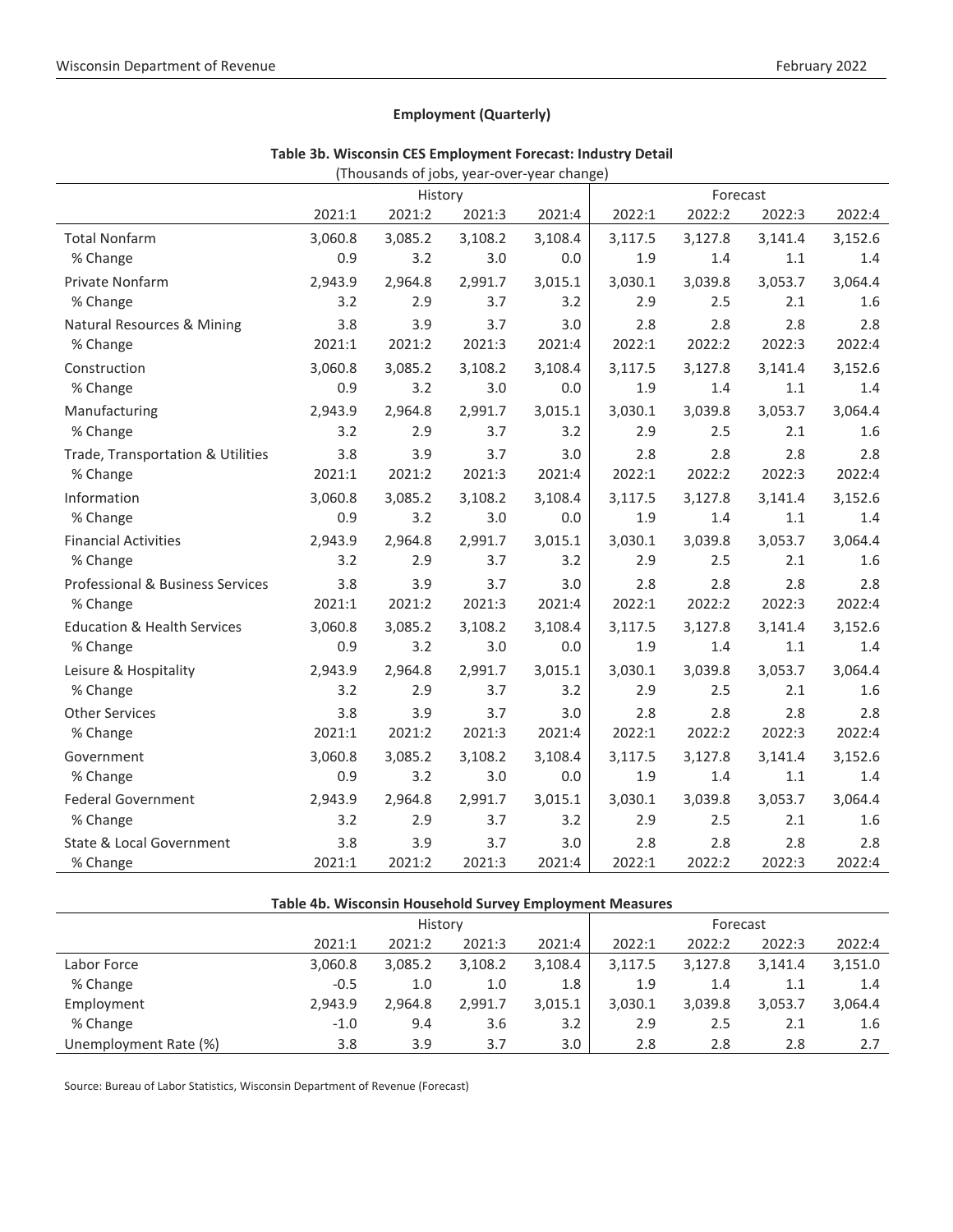## **Wisconsin Personal Income (Annual)**

#### **Table 5. Wisconsin Personal Income by Major Source** (\$ Billions)

|                                    |       | (S RIIIIOUS) |        |        |       |          |       |       |
|------------------------------------|-------|--------------|--------|--------|-------|----------|-------|-------|
|                                    |       | History      |        |        |       | Forecast |       |       |
|                                    | 2017  | 2018         | 2019   | 2020   | 2021  | 2022     | 2023  | 2024  |
|                                    |       |              |        |        |       |          |       |       |
| <b>Total Personal Income</b>       | 284.5 | 297.7        | 308.2  | 324.3  | 345.2 | 352.2    | 366.8 | 381.8 |
| % Change                           | 3.7   | 4.7          | 3.5    | 5.2    | 6.5   | 2.0      | 4.2   | 4.1   |
| <b>Wages and Salaries</b>          | 143.8 | 150.3        | 155.7  | 156.7  | 168.4 | 182.5    | 191.8 | 200.0 |
| % Change                           | 3.6   | 4.5          | 3.6    | 0.7    | 7.5   | 8.3      | 5.2   | 4.3   |
| Supplements to Wages and Salaries  | 37.2  | 39.6         | 40.6   | 40.4   | 42.3  | 44.5     | 46.5  | 48.4  |
| % Change                           | 3.3   | 6.3          | 2.7    | $-0.6$ | 4.8   | 5.1      | 4.6   | 4.0   |
| Proprietor's Income                | 19.1  | 19.3         | 20.0   | 22.2   | 23.6  | 24.1     | 24.5  | 25.1  |
| % Change                           | 1.4   | 1.0          | 3.3    | 11.2   | 6.1   | 2.1      | 1.8   | 2.6   |
| Property Income                    | 54.5  | 56.8         | 58.6   | 58.1   | 58.6  | 61.6     | 64.6  | 67.6  |
| % Change                           | 4.1   | 4.1          | 3.1    | $-0.8$ | 0.9   | 5.0      | 5.0   | 4.6   |
| Personal Interest Income           | 22.9  | 23.5         | 23.8   | 23.3   | 23.5  | 24.5     | 25.7  | 27.4  |
| % Change                           | 3.7   | 2.3          | 1.4    | $-2.1$ | 1.1   | 3.9      | 5.2   | 6.4   |
| <b>Personal Dividend Income</b>    | 20.9  | 22.2         | 23.7   | 23.4   | 23.5  | 25.0     | 26.5  | 27.7  |
| % Change                           | 5.9   | 6.5          | 6.6    | $-1.2$ | 0.2   | 6.4      | 6.3   | 4.5   |
| Rental Income                      | 10.7  | 11.1         | 11.1   | 11.4   | 11.6  | 12.1     | 12.4  | 12.5  |
| % Change                           | 1.5   | 3.6          | $-0.2$ | 2.9    | 1.9   | 4.5      | 1.9   | 1.1   |
| Personal Current Transfer Receipts | 49.1  | 51.9         | 54.4   | 68.8   | 75.8  | 64.9     | 65.6  | 68.0  |
| % Change                           | 4.8   | 5.6          | 4.8    | 26.5   | 10.2  | $-14.4$  | 1.1   | 3.6   |
| Residence Adjustment               | 3.9   | 4.0          | 4.1    | 3.9    | 4.2   | 4.4      | 4.5   | 4.6   |
| % Change                           | 4.6   | 1.0          | 2.9    | $-5.1$ | 8.4   | 4.8      | 2.4   | 2.2   |
| Contributions to Govt. Social Ins. | 23.3  | 24.1         | 25.0   | 25.8   | 27.7  | 29.6     | 30.8  | 31.9  |
| % Change                           | 4.4   | 3.3          | 4.0    | 3.0    | 7.4   | 7.1      | 4.0   | 3.6   |

## **Table 6. Wisconsin Related Income Measures**

|                                              |         | (Different units) |        |        |          |        |        |        |
|----------------------------------------------|---------|-------------------|--------|--------|----------|--------|--------|--------|
|                                              | History |                   |        |        | Forecast |        |        |        |
|                                              | 2017    | 2018              | 2019   | 2020   | 2021     | 2022   | 2023   | 2024   |
| Real Personal Income (2012 \$ Billions)      | 288.4   | 292.6             | 297.3  | 313.8  | 323.4    | 316.2  | 323.2  | 329.9  |
| % Change                                     | 2.2     | 1.5               | 1.6    | 5.5    | 3.1      | $-2.2$ | 2.2    | 2.1    |
| Population (Millions)                        | 5.79    | 5.81              | 5.82   | 5.83   | 5.83     | 5.85   | 5.87   | 5.88   |
| % Change                                     | 0.3     | 0.3               | 0.3    | 0.1    | 0.0      | 0.2    | 0.3    | 0.2    |
| Per Capita Income (\$)                       | 49,105  | 51,250            | 52,918 | 55,593 | 59,165   | 60,224 | 62,510 | 64,918 |
| % Change                                     | 3.4     | 4.4               | 3.3    | 5.1    | 6.4      | 1.8    | 3.8    | 3.9    |
| Personal Tax & Nontax Payments (\$ Billions) | 32.4    | 32.6              | 35.1   | 35.1   | 40.9     | 45.6   | 47.9   | 50.2   |
| % Change                                     | $-0.5$  | 0.7               | 7.4    | 0.1    | 16.5     | 11.6   | 5.1    | 4.7    |
| Disposable Personal Income (\$ Billions)     | 252.0   | 265.1             | 273.2  | 289.2  | 304.4    | 306.6  | 318.9  | 331.6  |
| % Change                                     | 4.2     | 5.2               | 3.1    | 5.9    | 5.3      | 0.7    | 4.0    | 4.0    |
| GDP (\$ Billions)                            | 318.4   | 332.3             | 344.7  | 337.7  | 366.5    | 393.7  | 412.2  | 428.7  |
| % Change                                     | 1.4     | 4.4               | 3.8    | $-2.0$ | 8.5      | 7.4    | 4.7    | 4.0    |
| Real GDP (chained 2012 \$ Billions)          | 292.3   | 299.4             | 303.9  | 291.7  | 307.7    | 318.4  | 326.1  | 333.5  |
| % Change                                     | 0.1     | 2.4               | 1.5    | $-4.0$ | 5.5      | 3.5    | 2.4    | 2.3    |

Source: Bureau of Economic Analysis, Wisconsin Department of Revenue (Forecast)